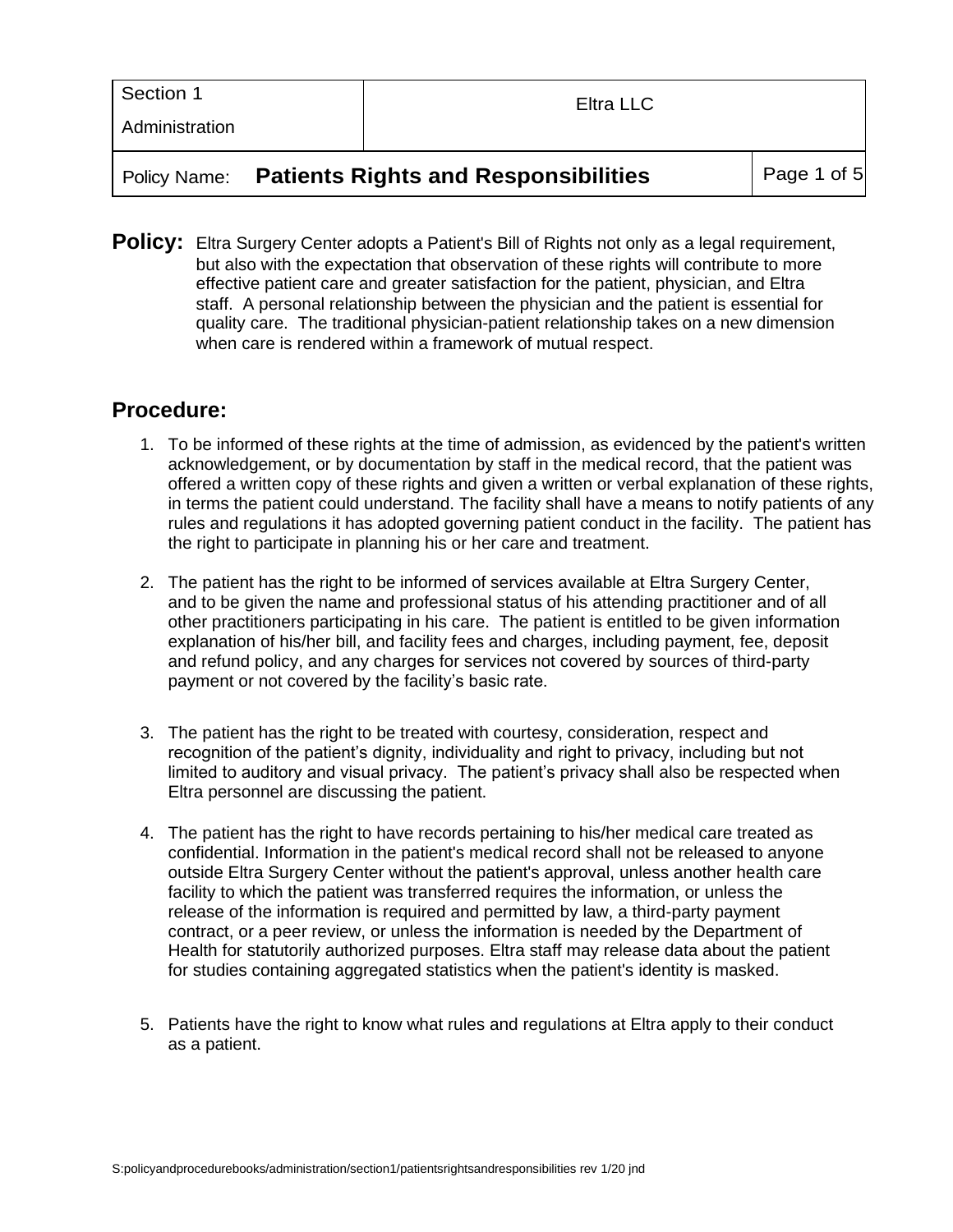| Section 1      | Eltra LLC |
|----------------|-----------|
| Administration |           |
|                |           |

#### Policy Name: **Patients Rights and Responsibilities** Page 2 of

- 6. Patients have the right to expect emergency procedures to begin without unnecessary delay.
- 7. The patient has the right to good quality care and high professional standards that are continually maintained and reviewed, and to expect and receive appropriate assessment, management and treatment of pain as an integral component of that person's care in accordance with N.J.A.C. 8:43E-6, including education for the patient and the patient's significant others regarding pain and symptom management.
- 8. The patient has the right to full information in layman's terms, concerning his/her diagnosis, treatment, and prognosis, including information about alternative treatments and possible complications. Except for emergencies, the practitioners shall obtain the necessary informed consent prior to the start of the procedure. When it is not medically advisable to give such information to the patient, the information shall be given on his behalf to a responsible person.
- 9. A patient, or if the patient is unable to give informed consent, a responsible person, has the right to be advised when practitioner is considering the patient as part of a medical care research program or donor program. The patient or responsible person shall give informed consent prior to actual participation in the program. A patient, or responsible person, may refuse to continue in a program to which he has previously given informed consent. The patient has the right to refuse drugs or participate in investigation of drugs, devices or procedures, and a practitioner shall inform the patient of the medical consequences of refusal of drugs or procedures.
- 10. A patient has the right to medical and nursing services, without discrimination or reprisal based upon age, race, color, religion, sex, national origin, sexual orientation, handicap, disability, or source of payment.
- 11. The patient has the right to change providers if other qualified providers are available.
- 12. The patient has a right to voice grievances or recommend changes in policies and services to Eltra personnel, the governing authority, and/or outside representatives of the patient's choice, either individually or as a group, and free from restraint, interference, coercion, discrimination or reprisal.
- 13. A patient who does not speak English shall have access, where possible, to an interpreter.
- 14. Eltra staff shall provide the patient, or patient designee, upon request, access to the information contained in his medical records, unless access is specifically restricted by the attending practitioner for medical reasons.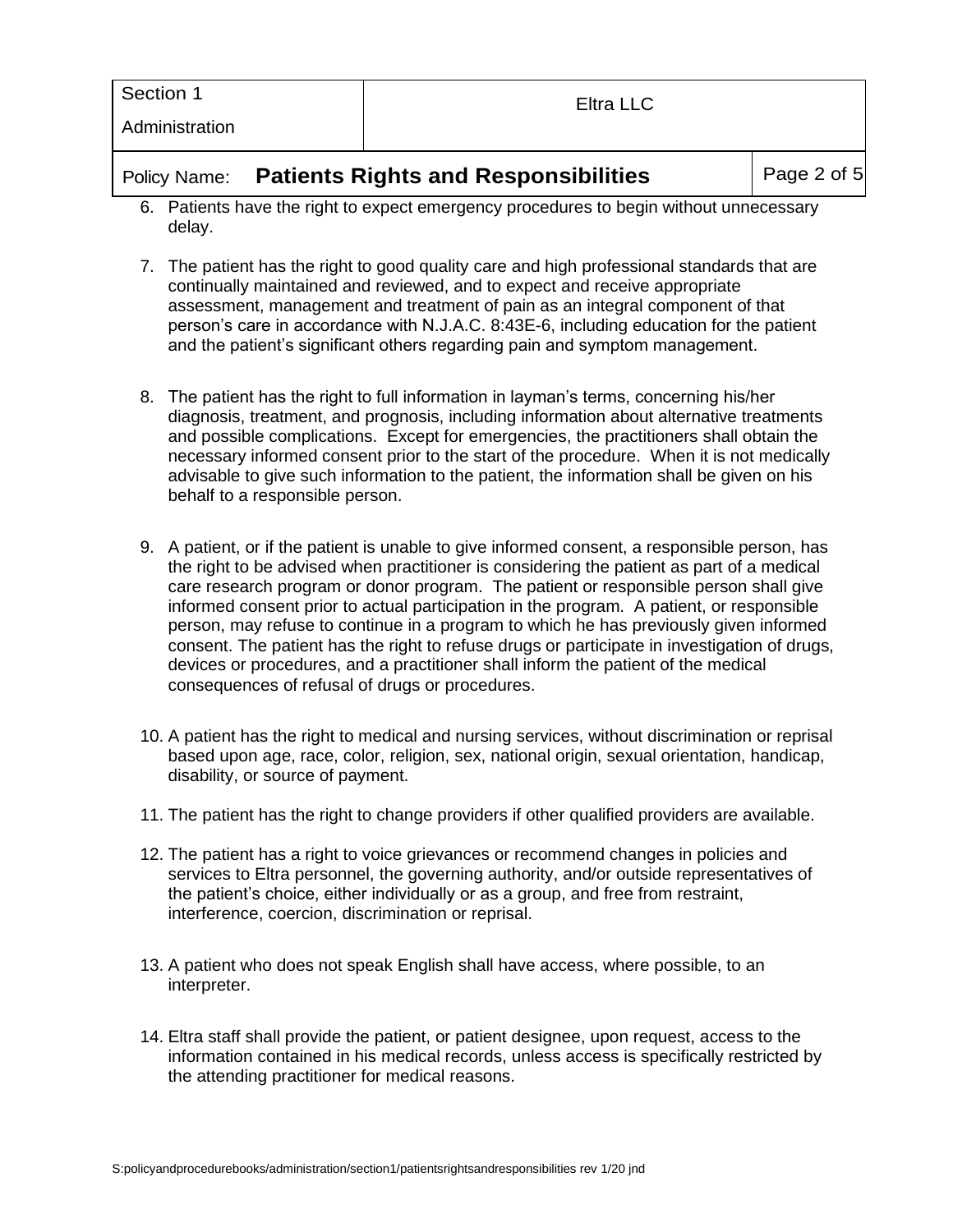| Section 1      | Eltra LLC |
|----------------|-----------|
| Administration |           |

## Policy Name: **Patients Rights and Responsibilities** | Page 3 of 5

- 15. The patient has the right to expect good management techniques to be implemented within this surgery center. These techniques shall make effective use of the time of the patient and avoid the personal discomfort of the patient.
- 16. If an emergency occurs and the patient is transferred to another facility, the responsible person shall be notified. The hospital to which the patient is to be transferred shall be notified of the patient's transfer.
- 17. The patient has the right to expect that Eltra Surgery Center will provide information for continuing health care requirements following discharge and the means for meeting them.
- 18. The patient has the right to obtain information as to any relationship of Eltra Surgery Center to other health care and educational institutions insofar as his/her care is concerned. The patient has the right to obtain information as to the existence of any professional or ownership relationships among individuals, by name, who are treating him/her.
- 19. The patient has the right to make recommendations or lodge a complaint about any aspect of care. The patient may make a complaint to the Center's Administrator, MaryAnne Dahmen, RN, at (973) 301-0500, or to the Medical Director, Janet Neigel, MD at (973) 410-1100. The patient may also file a complaint with the NJ Department of Health at their Complaints Hotline, (800) 792-9770, or on line at [www.doh.state.nj.us/fc;](http://www.doh.state.nj.us/fc) or with the Office of the Medicare Beneficiary Ombudsman, www.medicare.gov/claimsand-appeals/medicare-rights/get-help/ombudsman.html; or with the Accreditation Association for Ambulatory Health Care (AAAHC) at (847) 853-6060.

# **Statement of Patient Responsibilities**

- 1. The patient is responsible for informing the Eltra Surgery Center staff of any changes in their health status that could affect their treatment.
- 2. The patient is responsible for adhering to the prescribed treatment plan and/or advising the Eltra Surgery Center staff of any intention/desire not to adhere to the prescribed treatment plan.
- 3. The patient is responsible for asking questions and seeking clarification regarding areas of concern.
- 4. The patient is responsible for completing health status questions requested by Eltra. The patient will supply current and accurate information about their health, any allergies